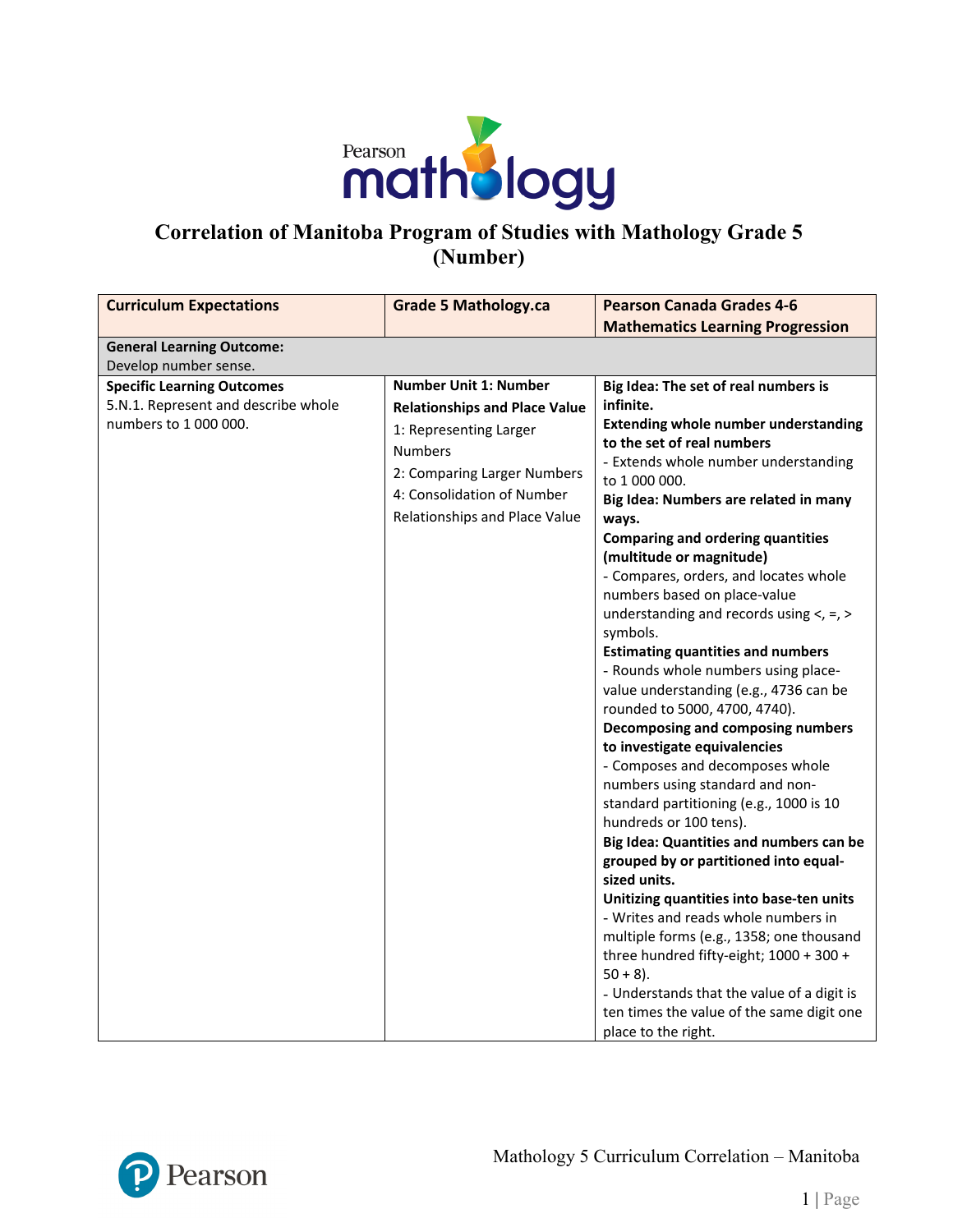| 5.N.2. Apply estimation strategies,       | <b>Number Unit 1: Number</b>         | Big Idea: Numbers are related in many                                      |
|-------------------------------------------|--------------------------------------|----------------------------------------------------------------------------|
| including                                 | <b>Relationships and Place Value</b> | ways.                                                                      |
| front-end rounding<br>$\bullet$           | 3: Estimating to Solve               | <b>Comparing and ordering quantities</b>                                   |
| compensation                              | Problems                             | (multitude or magnitude)                                                   |
| compatible numbers                        |                                      | - Compares, orders, and locates whole                                      |
| in problem-solving contexts.              |                                      | numbers based on place-value                                               |
|                                           | <b>Number Unit 2: Fluency with</b>   | understanding and records using $\lt$ , =, >                               |
|                                           | <b>Addition and Subtraction</b>      | symbols.                                                                   |
|                                           | 5: Estimating Sums and               | <b>Estimating quantities and numbers</b>                                   |
|                                           | <b>Differences</b>                   | - Rounds whole numbers using place-                                        |
|                                           |                                      | value understanding (e.g., 4736 can be                                     |
|                                           | <b>Number Unit 4: Fluency with</b>   | rounded to 5000, 4700, 4740).                                              |
|                                           | <b>Multiplication and Division</b>   | Big Idea: Quantities and numbers can be                                    |
|                                           |                                      | operated on to determine how many                                          |
|                                           | 20: Using Estimation for             | and how much.                                                              |
|                                           | Multiplication and Division          | Developing conceptual meaning of                                           |
|                                           |                                      | operations                                                                 |
|                                           |                                      | - Extends whole number computation                                         |
|                                           |                                      | models to larger numbers.                                                  |
|                                           |                                      | Developing fluency of operations<br>- Estimates the result of whole number |
|                                           |                                      | operations using contextually relevant                                     |
|                                           |                                      | strategies (e.g., How many buses are                                       |
|                                           |                                      | needed to take the Grade 8 classes to the                                  |
|                                           |                                      | museum?).                                                                  |
|                                           |                                      | - Solves whole number computation                                          |
|                                           |                                      | using efficient strategies (e.g., mental                                   |
|                                           |                                      | computation, algorithms, calculating cost                                  |
|                                           |                                      | of transactions and change owing, saving                                   |
|                                           |                                      | money to make a purchase).                                                 |
| 5.N.3. Apply mental math strategies to    | Number Unit 4: Fluency with          | Big Idea: Quantities and numbers can be                                    |
| determine multiplication and related      | <b>Multiplication and Division</b>   | operated on to determine how many                                          |
| division facts to 81 (9 $\times$ 9).      | 19: Relating Multiplication          | and how much.                                                              |
|                                           |                                      | Investigating number and arithmetic                                        |
| Recall of multiplication facts to 81 and  | and Division Facts                   | properties                                                                 |
| related division facts is expected by the | 25: Consolidation of Fluency         | - Recognizes and generates equivalent                                      |
| end of Grade 5.                           | with Multiplication and              | numerical expressions using                                                |
|                                           | Division                             | commutative and associative properties.                                    |
|                                           |                                      | - Understands operational relationships                                    |
|                                           |                                      | (e.g., inverse relationship between                                        |
|                                           |                                      | multiplication/division,                                                   |
|                                           |                                      | addition/subtraction).                                                     |
|                                           |                                      | - Understands the identity of operations                                   |
|                                           |                                      | $(e.g., 5 + 0 = 5; 7 \times 1 = 7).$                                       |
|                                           |                                      | Developing fluency of operations                                           |
|                                           |                                      | - Fluently recalls multiplication and                                      |
|                                           |                                      | division facts to 100.                                                     |
| 5.N.4. Apply mental mathematics           | Number Unit 4: Fluency with          | Big Idea: Quantities and numbers can be                                    |
| strategies for multiplication, such as    | <b>Multiplication and Division</b>   | operated on to determine how many                                          |
| annexing then adding zeros                | 20: Using Estimation for             | and how much.                                                              |
| halving and doubling                      | Multiplication and Division          | Developing conceptual meaning of                                           |
| using the distributive property           |                                      | operations                                                                 |

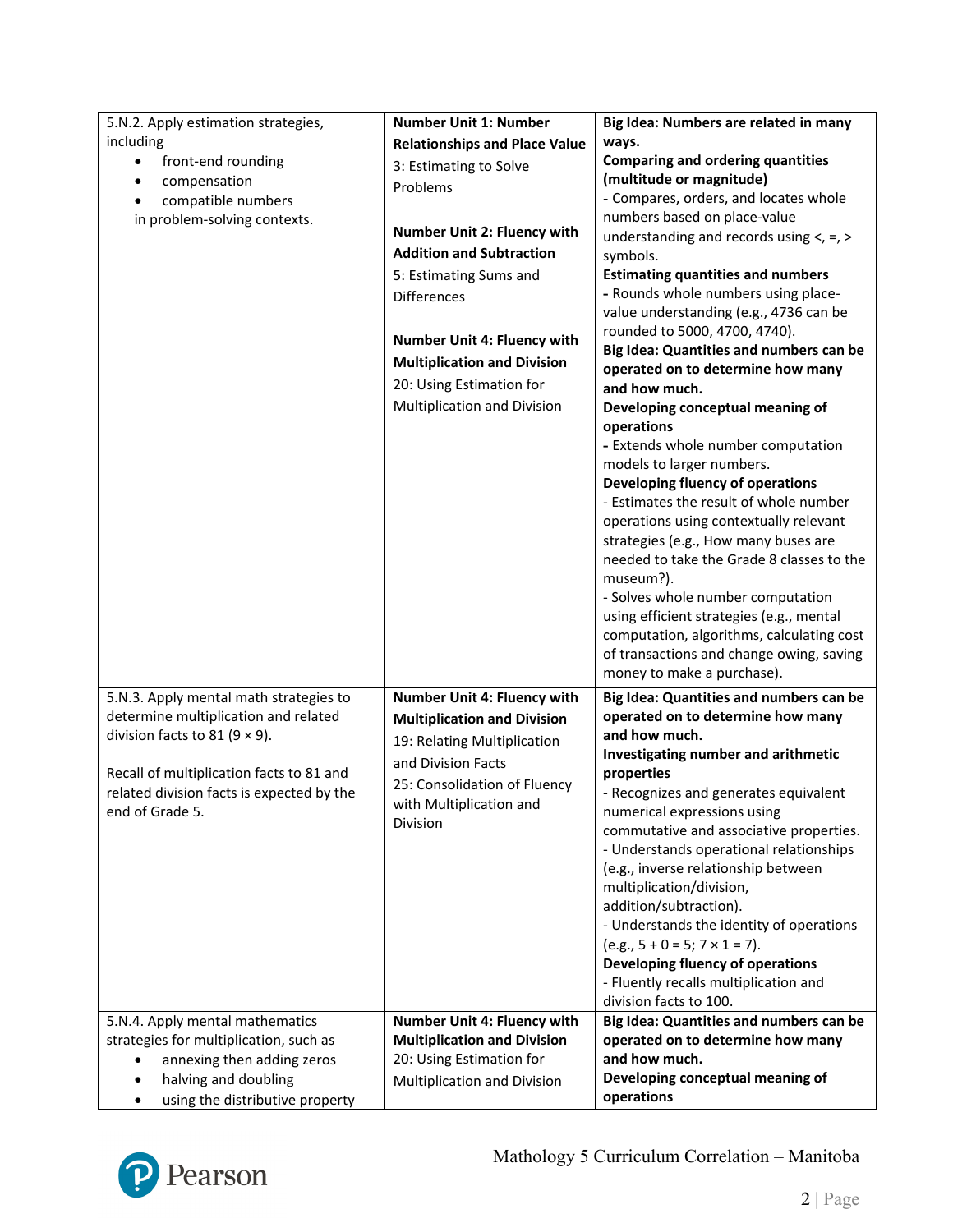|                                                                                                                                                                                                                                                                                                                | 21: Strategies for Multiplying<br>Larger Numbers<br>25: Consolidation of Fluency<br>with Multiplication and<br><b>Division</b>                                                             | - Understands the effect of multiplying<br>and dividing whole numbers by powers of<br>10.<br>- Extends whole number computation<br>models to larger numbers.                                                                                                                                                                                                                                                                                                                                                                                                                                                                                                                                                                                                                        |
|----------------------------------------------------------------------------------------------------------------------------------------------------------------------------------------------------------------------------------------------------------------------------------------------------------------|--------------------------------------------------------------------------------------------------------------------------------------------------------------------------------------------|-------------------------------------------------------------------------------------------------------------------------------------------------------------------------------------------------------------------------------------------------------------------------------------------------------------------------------------------------------------------------------------------------------------------------------------------------------------------------------------------------------------------------------------------------------------------------------------------------------------------------------------------------------------------------------------------------------------------------------------------------------------------------------------|
| 5.N.5. Demonstrate an understanding of<br>multiplication (1- and 2-digit multipliers<br>and up to 4-digit multiplicands),<br>concretely, pictorially, and symbolically,<br>by<br>using personal strategies<br>using the standard algorithm<br>estimating products<br>to solve problems.                        | <b>Number Unit 4: Fluency with</b><br><b>Multiplication and Division</b><br>22: Multiplying Whole<br><b>Numbers</b><br>25: Consolidation of Fluency<br>with Multiplication and<br>Division | Big Idea: Quantities and numbers can be<br>operated on to determine how many<br>and how much.<br>Developing conceptual meaning of<br>operations<br>- Extends whole number computation<br>models to larger numbers.<br>Developing fluency of operations<br>- Solves whole number computation<br>using efficient strategies (e.g., mental<br>computation, algorithms, calculating cost<br>of transactions and change owing, saving<br>money to make a purchase).                                                                                                                                                                                                                                                                                                                      |
| 5.N.6. Demonstrate an understanding of<br>division (1- and 2-digit divisors and up to<br>4-digit dividends), concretely, pictorially,<br>and symbolically, and interpret<br>remainders by<br>using personal strategies<br>٠<br>using the standard algorithm<br>٠<br>estimating quotients<br>to solve problems. | Number Unit 4: Fluency with<br><b>Multiplication and Division</b><br>23: Dividing Larger Numbers<br>25: Consolidation of Fluency<br>with Multiplication and<br><b>Division</b>             | Big Idea: Quantities and numbers can be<br>operated on to determine how many<br>and how much.<br>Developing conceptual meaning of<br>operations<br>- Extends whole number computation<br>models to larger numbers.<br>Developing fluency of operations<br>- Solves whole number computation<br>using efficient strategies (e.g., mental<br>computation, algorithms, calculating cost<br>of transactions and change owing, saving<br>money to make a purchase).                                                                                                                                                                                                                                                                                                                      |
| 5.N.7. Demonstrate an understanding of<br>fractions by using concrete and pictorial<br>representations to<br>create sets of equivalent<br>fractions<br>compare fractions with like and<br>unlike denominators                                                                                                  | <b>Number Unit 3: Fractions and</b><br><b>Decimals</b><br>10: Equivalent Fractions<br>12: Comparing and Ordering<br>Fractions<br>18: Consolidation of Fractions<br>and Decimals            | Big Idea: Numbers are related in many<br>ways.<br><b>Comparing and ordering quantities</b><br>(multitude or magnitude)<br>Compares, orders, and locates fractions<br>with the same numerator or<br>denominator using reasoning (e.g., $\frac{3}{5} > \frac{3}{6}$<br>because fifths are larger parts).<br>- Compares, orders, and locates fractions<br>using flexible strategies (e.g., comparing<br>models; creating common denominators<br>or numerators).<br><b>Estimating quantities and numbers</b><br>- Estimates the location of decimals and<br>fractions on a number line.<br>- Estimates the size and magnitude of<br>fractions by comparing to benchmarks.<br>Decomposing and composing numbers<br>to investigate equivalencies<br>- Generates and identifies equivalent |

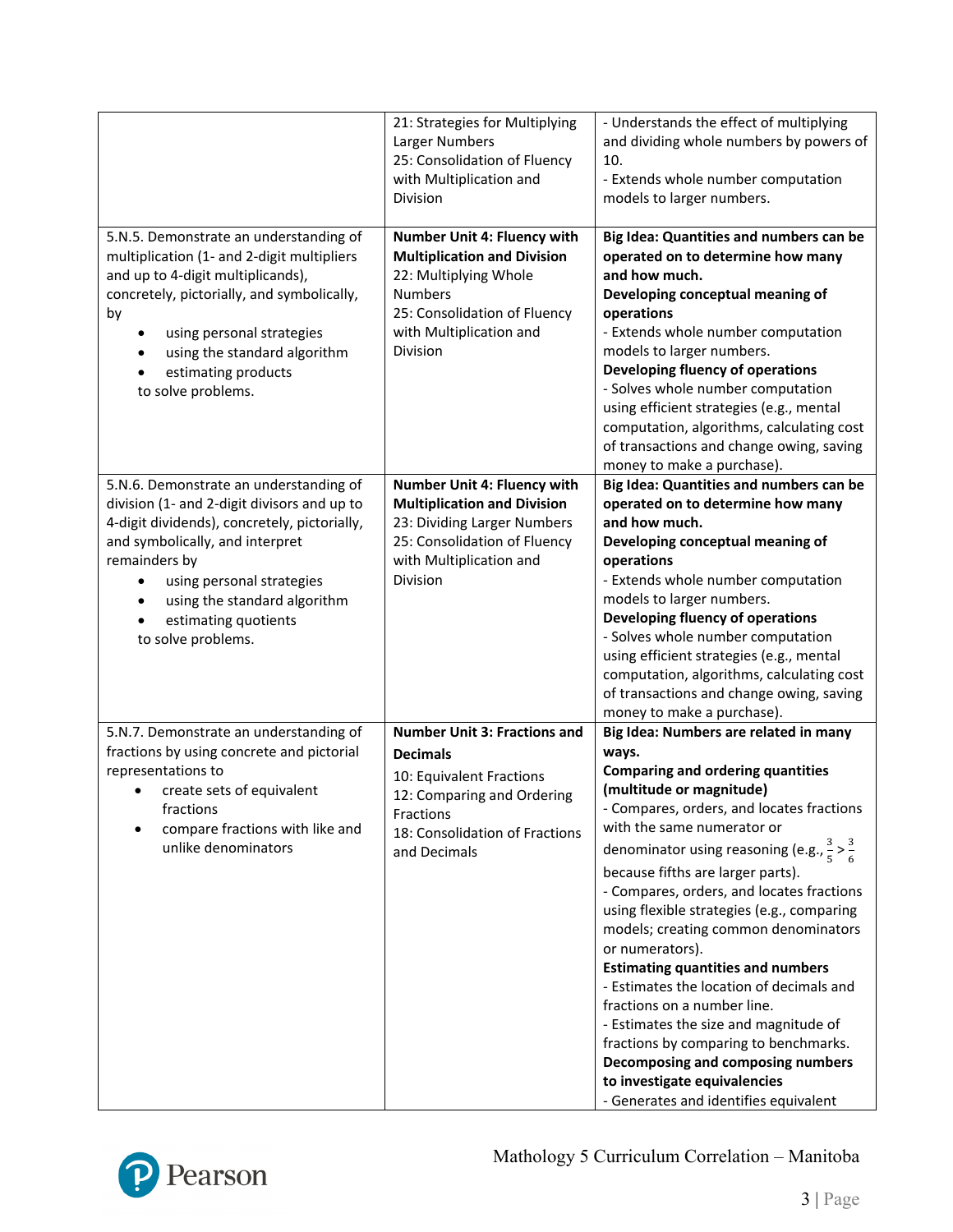|                                              |                                        | fractions using flexible strategies (e.g.,<br>represents the same part of a whole;<br>same part of a set; same location on a<br>number line).<br>Big Idea: Quantities and numbers can be<br>grouped by or partitioned into equal-<br>sized units.<br>- Partitions fractional parts into smaller<br>fractional units (e.g., partitions halves<br>into thirds to create sixths). |
|----------------------------------------------|----------------------------------------|--------------------------------------------------------------------------------------------------------------------------------------------------------------------------------------------------------------------------------------------------------------------------------------------------------------------------------------------------------------------------------|
| 5.N.8. Describe and represent decimals       | <b>Number Unit 3: Fractions and</b>    | Big Idea: The set of real numbers is                                                                                                                                                                                                                                                                                                                                           |
| (tenths, hundredths, thousandths),           | <b>Decimals</b>                        | infinite.                                                                                                                                                                                                                                                                                                                                                                      |
| concretely, pictorially, and symbolically.   | 13: Representing Decimals              | <b>Extending whole number understanding</b><br>to the set of real numbers.                                                                                                                                                                                                                                                                                                     |
|                                              | 18: Consolidation of Fractions         | - Extends decimal number understanding                                                                                                                                                                                                                                                                                                                                         |
|                                              | and Decimals                           | to thousandths.                                                                                                                                                                                                                                                                                                                                                                |
|                                              |                                        | Big Idea: Numbers are related in many                                                                                                                                                                                                                                                                                                                                          |
|                                              |                                        | ways.<br>Decomposing and composing numbers                                                                                                                                                                                                                                                                                                                                     |
|                                              |                                        | to investigate equivalencies                                                                                                                                                                                                                                                                                                                                                   |
|                                              |                                        | - Composes and decomposes decimal                                                                                                                                                                                                                                                                                                                                              |
|                                              |                                        | numbers using standard and non-                                                                                                                                                                                                                                                                                                                                                |
|                                              |                                        | standard partitioning (e.g., 1.6 is 16<br>tenths or 0.16 tens).                                                                                                                                                                                                                                                                                                                |
|                                              |                                        | Big Idea: Quantities and numbers can be                                                                                                                                                                                                                                                                                                                                        |
|                                              |                                        | grouped by or partitioned into equal-<br>sized units.                                                                                                                                                                                                                                                                                                                          |
|                                              |                                        | Unitizing quantities into base-ten units                                                                                                                                                                                                                                                                                                                                       |
|                                              |                                        | - Understands that the value of a digit is<br>ten times the value of the same digit one                                                                                                                                                                                                                                                                                        |
|                                              |                                        | place to the right.                                                                                                                                                                                                                                                                                                                                                            |
|                                              |                                        | - Understands that the value of a digit is                                                                                                                                                                                                                                                                                                                                     |
|                                              |                                        | one-tenth the value of the same digit one                                                                                                                                                                                                                                                                                                                                      |
|                                              |                                        | place to the left.<br>- Writes and reads decimal numbers in                                                                                                                                                                                                                                                                                                                    |
|                                              |                                        | multiple forms (i.e., numerals, number                                                                                                                                                                                                                                                                                                                                         |
|                                              |                                        | names, expanded form).                                                                                                                                                                                                                                                                                                                                                         |
| 5.N.9. Relate decimals to fractions (tenths, | <b>Number Unit 3: Fractions and</b>    | Big Idea: Numbers are related in many                                                                                                                                                                                                                                                                                                                                          |
| hundredths, thousandths).                    | <b>Decimals</b>                        | ways.<br>Decomposing and composing numbers                                                                                                                                                                                                                                                                                                                                     |
|                                              | 13: Representing Decimals              | to investigate equivalencies                                                                                                                                                                                                                                                                                                                                                   |
|                                              | 16: Relating Fractions and<br>Decimals | - Models and explains the relationship                                                                                                                                                                                                                                                                                                                                         |
|                                              | 18: Consolidation of Fractions         | between a fraction and its equivalent                                                                                                                                                                                                                                                                                                                                          |
|                                              | and Decimals                           | decimal form (e.g., $\frac{2}{5} = \frac{4}{10} = 0.4$ ).                                                                                                                                                                                                                                                                                                                      |
|                                              |                                        | Big Idea: Quantities and numbers can be                                                                                                                                                                                                                                                                                                                                        |
|                                              |                                        | grouped by or partitioned into equal-<br>sized units.                                                                                                                                                                                                                                                                                                                          |
|                                              |                                        | Unitizing quantities into base-ten units                                                                                                                                                                                                                                                                                                                                       |
|                                              |                                        | - Uses fractions with denominators of 10                                                                                                                                                                                                                                                                                                                                       |
|                                              |                                        | to develop decimal fraction                                                                                                                                                                                                                                                                                                                                                    |
|                                              |                                        | understanding and notation (e.g., five-<br>tenths is $\frac{5}{10}$ or 0.5).                                                                                                                                                                                                                                                                                                   |
|                                              |                                        |                                                                                                                                                                                                                                                                                                                                                                                |

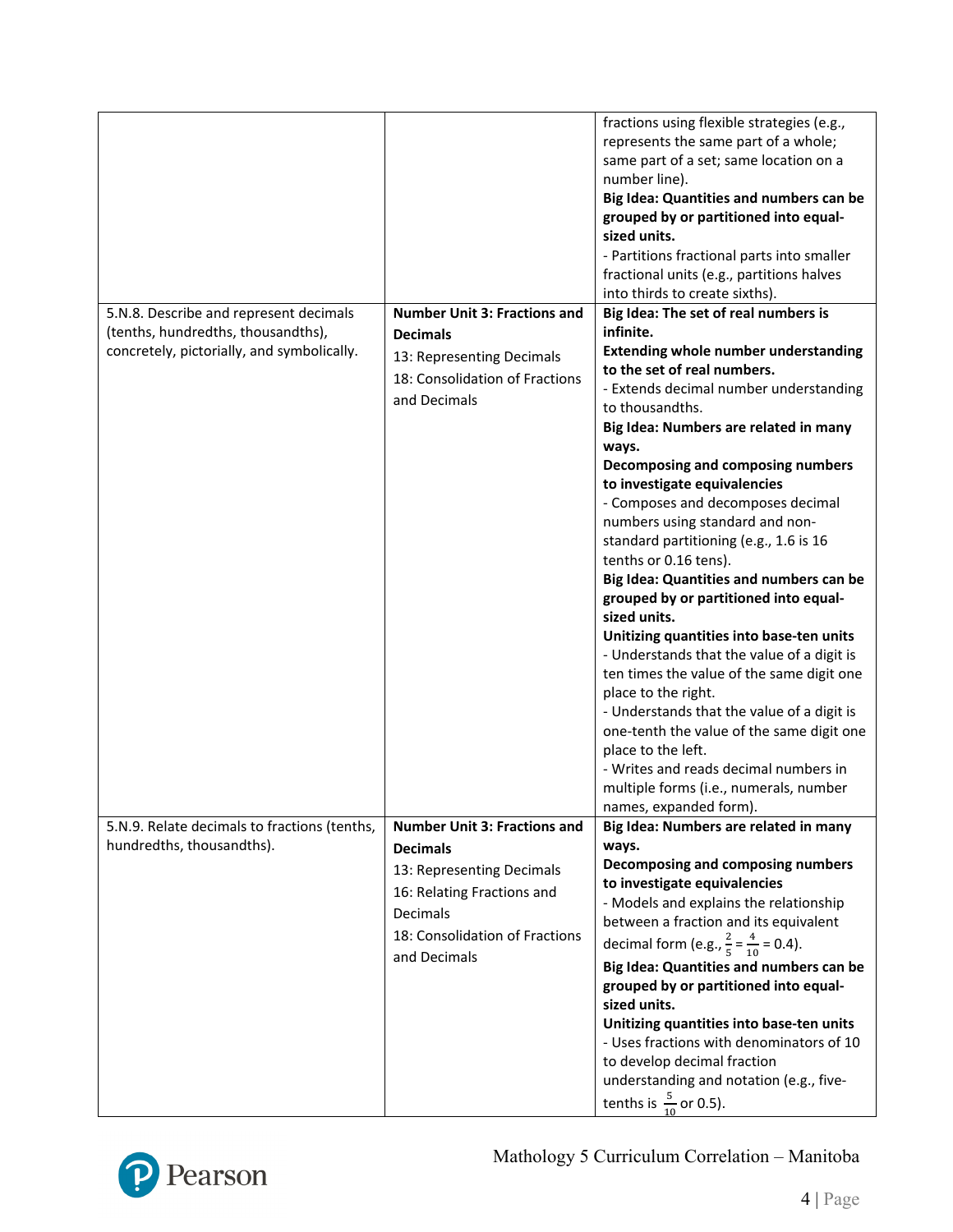|                                                                                                                                                                                                                                                                  |                                                                                                                                                                                                                                                                                             | - Understands that the value of a digit is<br>ten times the value of the same digit one<br>place to the right.<br>- Understands that the value of a digit is<br>one-tenth the value of the same digit one<br>place to the left.<br>- Writes and reads decimal numbers in<br>multiple forms (i.e., numerals, number<br>names, expanded form).                                                                                                                                                                                                                                                                                                                                                                               |
|------------------------------------------------------------------------------------------------------------------------------------------------------------------------------------------------------------------------------------------------------------------|---------------------------------------------------------------------------------------------------------------------------------------------------------------------------------------------------------------------------------------------------------------------------------------------|----------------------------------------------------------------------------------------------------------------------------------------------------------------------------------------------------------------------------------------------------------------------------------------------------------------------------------------------------------------------------------------------------------------------------------------------------------------------------------------------------------------------------------------------------------------------------------------------------------------------------------------------------------------------------------------------------------------------------|
| 5.N.10. Compare and order decimals<br>(tenths, hundredths, thousandths) by<br>using<br>benchmarks<br>$\bullet$<br>place value<br>$\bullet$<br>equivalent decimals                                                                                                | <b>Number Unit 3: Fractions and</b><br><b>Decimals</b><br>15: Comparing and Ordering<br>Decimals<br>18: Consolidation of Fractions<br>and Decimals                                                                                                                                          | Big Idea: Numbers are related in many<br>ways.<br><b>Comparing and ordering quantities</b><br>(multitude or magnitude)<br>- Compares, orders, and locates decimal<br>numbers using place-value<br>understanding.<br><b>Estimating quantities and numbers</b><br>- Estimates the location of decimals and<br>fractions on a number line.<br>Big Idea: Quantities and numbers can be<br>grouped by or partitioned into equal-<br>sized units.<br>Unitizing quantities into base-ten units<br>- Understands that the value of a digit is<br>ten times the value of the same digit one<br>place to the right.<br>- Understands that the value of a digit is<br>one-tenth the value of the same digit one<br>place to the left. |
| 5.N.11. Demonstrate an understanding of<br>addition and subtraction of decimals (to<br>thousandths), concretely, pictorially, and<br>symbolically, by<br>using personal strategies<br>٠<br>using the standard algorithms<br>using estimation<br>solving problems | <b>Number Unit 5: Operations</b><br>with Fractions and Decimals<br>26: Estimating Sums and<br>Differences with Decimals<br>27: Adding with Decimal<br><b>Numbers</b><br>28: Subtracting with Decimal<br><b>Numbers</b><br>32: Consolidation of<br>Operations with Fractions and<br>Decimals | Big Idea: Quantities and numbers can be<br>operated on to determine how many<br>and how much.<br>Developing conceptual meaning of<br>operations<br>- Demonstrates an understanding of<br>decimal number computation through<br>modelling and flexible strategies.<br>Developing fluency of operations<br>- Estimates sums and differences of<br>decimal numbers (e.g., calculating cost of<br>transactions involving dollars and cents).<br>- Solves decimal number computation<br>using efficient strategies.                                                                                                                                                                                                             |

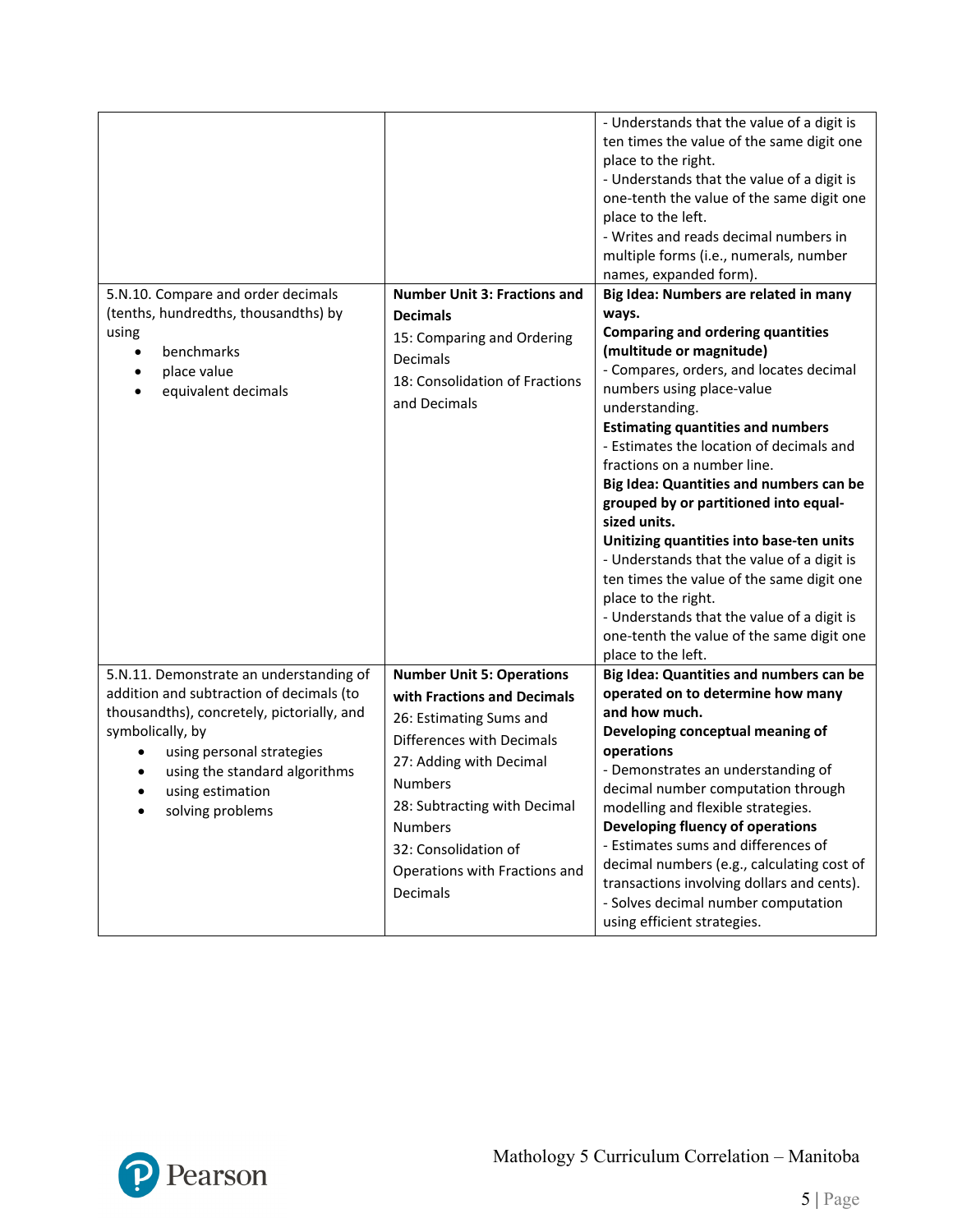

## **Correlation of Manitoba Program of Studies with Mathology Grade 5 (Patterns and Relations: Patterns)**

| <b>Curriculum Expectations</b>        | <b>Grade 5 Mathology.ca</b>                            | <b>Pearson Canada Grades 4-6</b>                                 |  |  |
|---------------------------------------|--------------------------------------------------------|------------------------------------------------------------------|--|--|
|                                       |                                                        | <b>Mathematics Learning Progression</b>                          |  |  |
| <b>General Learning Outcome:</b>      |                                                        |                                                                  |  |  |
|                                       | Use patterns to describe the world and solve problems. |                                                                  |  |  |
| <b>Specific Learning Outcomes</b>     | <b>Patterning Unit 1: Patterning</b>                   | Big Idea: Regularity and repetition form                         |  |  |
| 5.PR.1. Determine the pattern rule to | 1: Investigating Geometric                             | patterns that can be generalized and                             |  |  |
| make predictions about subsequent     | Patterns                                               | predicted mathematically.                                        |  |  |
| elements.                             | 2: Investigating Number                                | Representing patterns, relations, and<br>functions               |  |  |
|                                       | Patterns                                               | - Describes, generates, extends,                                 |  |  |
|                                       | 3: Using Pattern Rules to Solve                        | translates, and corrects number and                              |  |  |
|                                       | Problems                                               | shape patterns that follow a                                     |  |  |
|                                       | 4: Consolidation of Patterning                         | predetermined rule.                                              |  |  |
|                                       |                                                        | - Uses multiple approaches to model                              |  |  |
|                                       |                                                        | situations involving repetition (i.e.,                           |  |  |
|                                       |                                                        | repeating patterns) and change (i.e.,                            |  |  |
|                                       |                                                        | increasing/decreasing patterns) (e.g.,                           |  |  |
|                                       |                                                        | using objects, tables, graphs, symbols,                          |  |  |
|                                       |                                                        | loops and nested loops in coding).                               |  |  |
|                                       |                                                        | - Represents a numeric or shape pattern                          |  |  |
|                                       |                                                        | using a table of values by pairing the term                      |  |  |
|                                       |                                                        | value with a term number.                                        |  |  |
|                                       |                                                        | - Generates a visual model to represent a                        |  |  |
|                                       |                                                        | simple number pattern.<br>- Represents a mathematical context or |  |  |
|                                       |                                                        | problem with expressions and equations                           |  |  |
|                                       |                                                        | using variables to represent unknowns.                           |  |  |
|                                       |                                                        | Generalizing and analyzing patterns,                             |  |  |
|                                       |                                                        | relations, and functions                                         |  |  |
|                                       |                                                        | - Explains the rule for numeric patterns                         |  |  |
|                                       |                                                        | including the starting point and change                          |  |  |
|                                       |                                                        | (e.g., given: 16, 22, 28, 34,  Start at 16                       |  |  |
|                                       |                                                        | and add 6 each time).                                            |  |  |
|                                       |                                                        | - Describes numeric and shape patterns                           |  |  |
|                                       |                                                        | using words and numbers.                                         |  |  |
|                                       |                                                        | - Predicts the value of a given element in                       |  |  |
|                                       |                                                        | a numeric or shape pattern using pattern<br>rules.               |  |  |

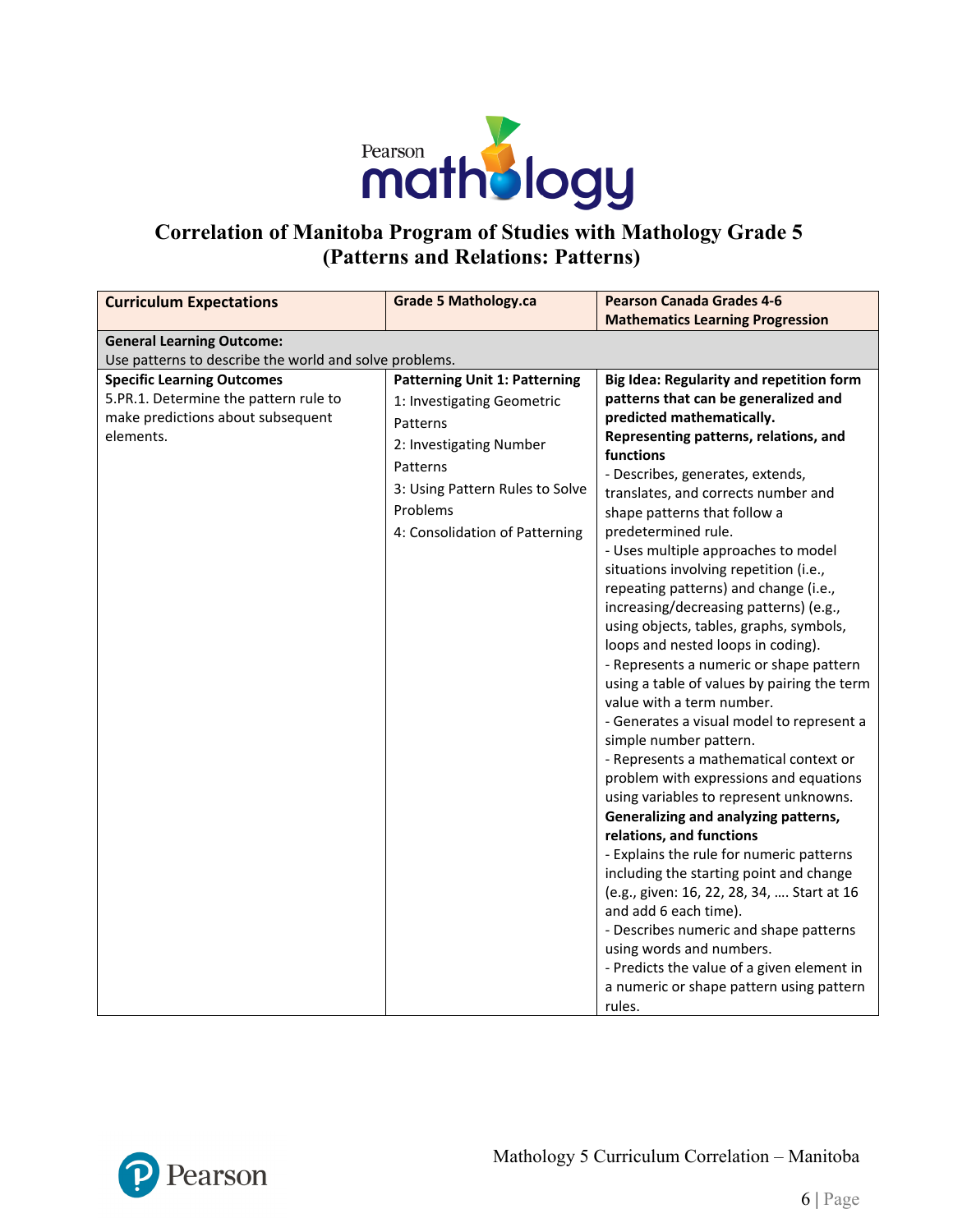

## **Correlation of Manitoba Program of Studies with Mathology Grade 5 (Patterns and Relations: Variables and Equations)**

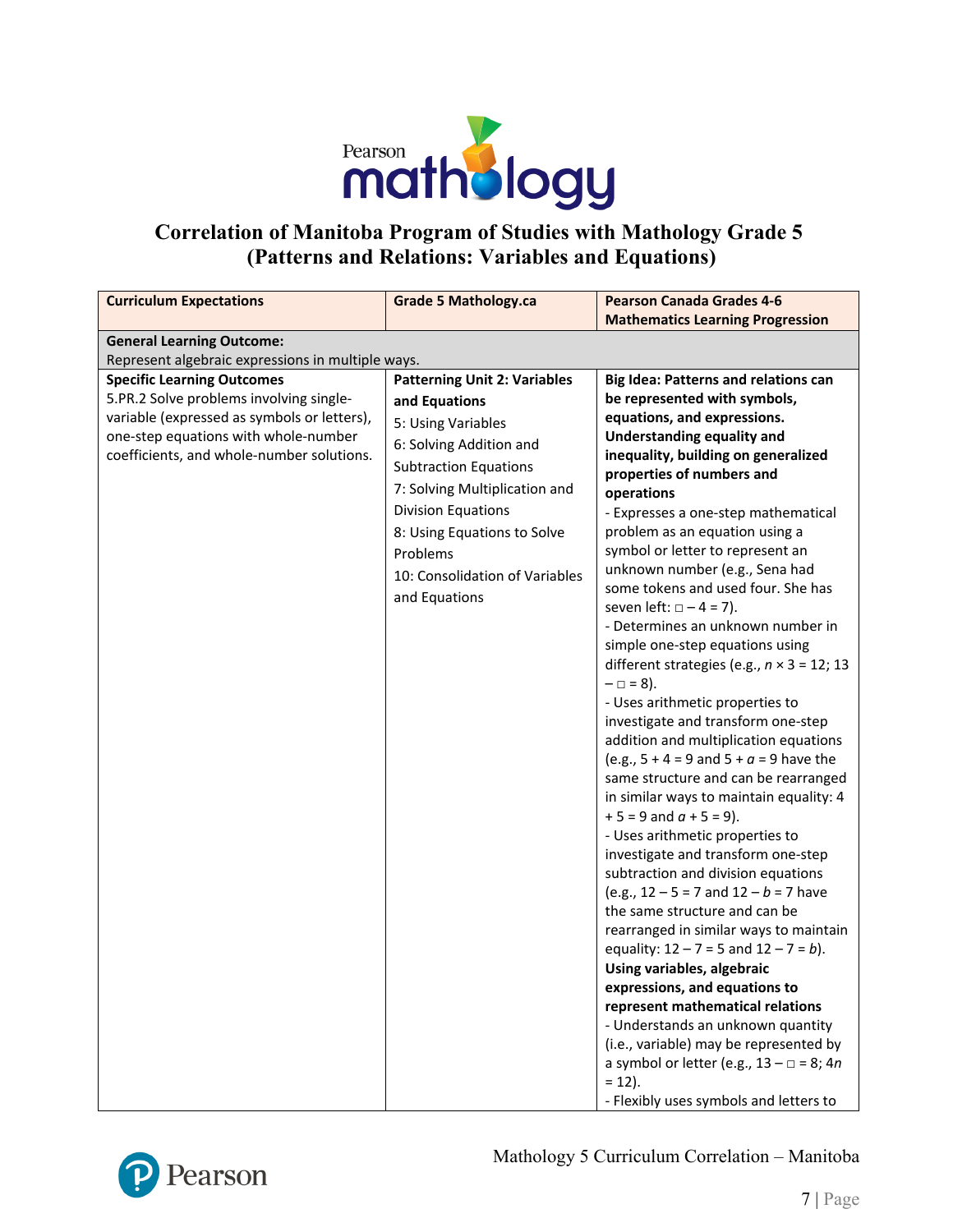| represent unknown quantities in                   |
|---------------------------------------------------|
| equations (e.g., knows that $4 + \square = 7$ ; 4 |
| $+x = 7$ ; and $4 + y = 7$ all represent the      |
| same equation with $\Box$ , x, and y              |
| representing the same value).                     |
| - Interprets and writes algebraic                 |
| expressions (e.g., 2n means two times             |
| a number; subtracting a number from               |
| 7 can be written as $7 - n$ ).                    |
| - Understands a variable as a changing            |
| quantity (e.g., 5s, where s can be any            |
| value).                                           |

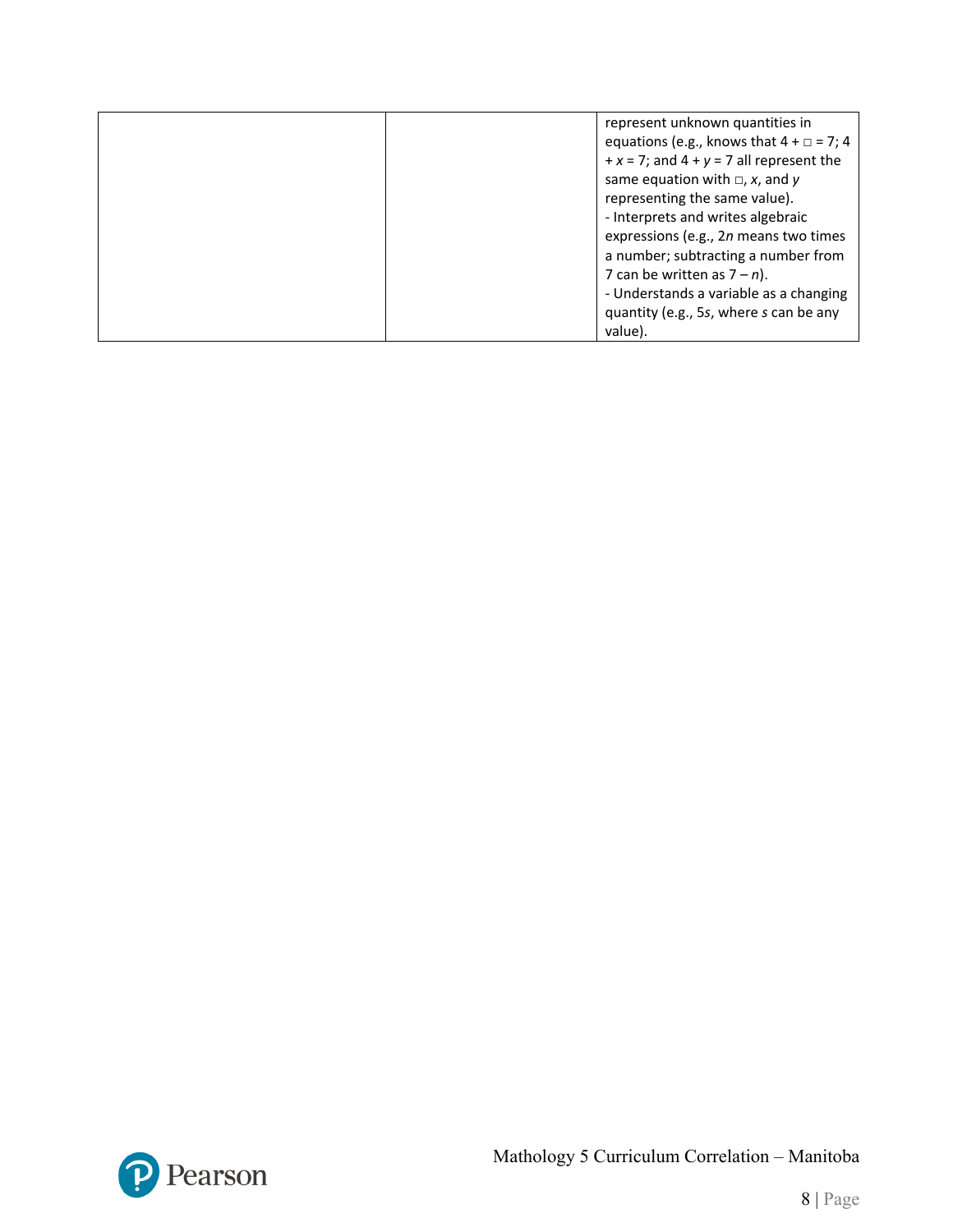

# **Correlation of Manitoba Program of Studies with Mathology Grade 5 (Shape and Space: Measurement)**

| <b>Curriculum Expectations</b>                                                                                                                                                                                                                                                                                                                         | <b>Grade 5 Mathology.ca</b>                                                                                                                                                                                          | <b>Pearson Canada Grades 4-6</b><br><b>Mathematics Learning Progression</b>                                                                                                                                                                                                                                                                                                                                                                                                                                                      |  |
|--------------------------------------------------------------------------------------------------------------------------------------------------------------------------------------------------------------------------------------------------------------------------------------------------------------------------------------------------------|----------------------------------------------------------------------------------------------------------------------------------------------------------------------------------------------------------------------|----------------------------------------------------------------------------------------------------------------------------------------------------------------------------------------------------------------------------------------------------------------------------------------------------------------------------------------------------------------------------------------------------------------------------------------------------------------------------------------------------------------------------------|--|
| <b>General Learning Outcome:</b><br>Use direct or indirect measurement to solve problems.                                                                                                                                                                                                                                                              |                                                                                                                                                                                                                      |                                                                                                                                                                                                                                                                                                                                                                                                                                                                                                                                  |  |
| <b>Specific Learning Outcomes</b><br>5.SS.1. Design and construct different<br>rectangles given either perimeter or area,<br>or both (whole numbers), and draw<br>conclusions.                                                                                                                                                                         | Measurement Unit 1: Length,<br><b>Perimeter, and Area</b><br>4: Relating the Perimeter and<br>Area of Rectangles<br>6: Consolidation of Length,<br>Perimeter, and Area                                               | Big Idea: Assigning a unit to a<br>continuous attribute allows us to<br>measure and make comparisons.<br><b>Understanding relationships among</b><br>measured units<br>- Develops and generalizes strategies<br>to compute area and perimeter of<br>rectangles.<br>- Investigates the relationship<br>between perimeter and area in<br>rectangles.                                                                                                                                                                               |  |
| 5.SS.2. Demonstrate an understanding of<br>measuring length (mm) by<br>selecting and justifying referents<br>for the unit mm<br>modelling and describing the<br>٠<br>relationship between mm and cm<br>units, and between mm and m<br>units                                                                                                            | Measurement Unit 1: Length,<br><b>Perimeter, and Area</b><br>1: Estimating and Measuring<br>in Millimetres<br>2: Measuring Length in<br><b>Different Units</b><br>6: Consolidation of Length,<br>Perimeter, and Area | Big Idea: Assigning a unit to a<br>continuous attribute allows us to<br>measure and make comparisons.<br>Selecting and using units to estimate,<br>measure, construct, and make<br>comparisons<br>- Chooses the most appropriate unit<br>to measure a given attribute of an<br>object (e.g., classroom area measured<br>in square metres).<br><b>Understanding relationships among</b><br>measured units<br>- Understands and applies the<br>multiplicative relationship among<br>metric units of length, mass, and<br>capacity. |  |
| 5.SS.3. Demonstrate an understanding of<br>volume by<br>selecting and justifying referents<br>for $cm3$ or $m3$ units<br>estimating volume by using<br>referents for cm <sup>3</sup> or m <sup>3</sup><br>measuring and recording volume<br>$\bullet$<br>(cm <sup>3</sup> or m <sup>3</sup> )<br>constructing rectangular prisms<br>for a given volume | <b>Measurement Unit 2:</b><br><b>Volume, Capacity, and Mass</b><br>10: Investigating Volume<br>11: Investigating Volume with<br><b>Rectangular Prisms</b><br>12: Consolidation of Volume,<br>Capacity, and Mass      | Big Idea: Many things in our world<br>(e.g., objects, spaces, events) have<br>attributes that can be measured and<br>compared.<br>Understanding attributes that can be<br>measured, compared, and ordered<br>- Understands volume and capacity as<br>attributes of 3-D objects that can be<br>measured and compared.<br>Big Idea: Assigning a unit to a<br>continuous attribute allows us to                                                                                                                                     |  |

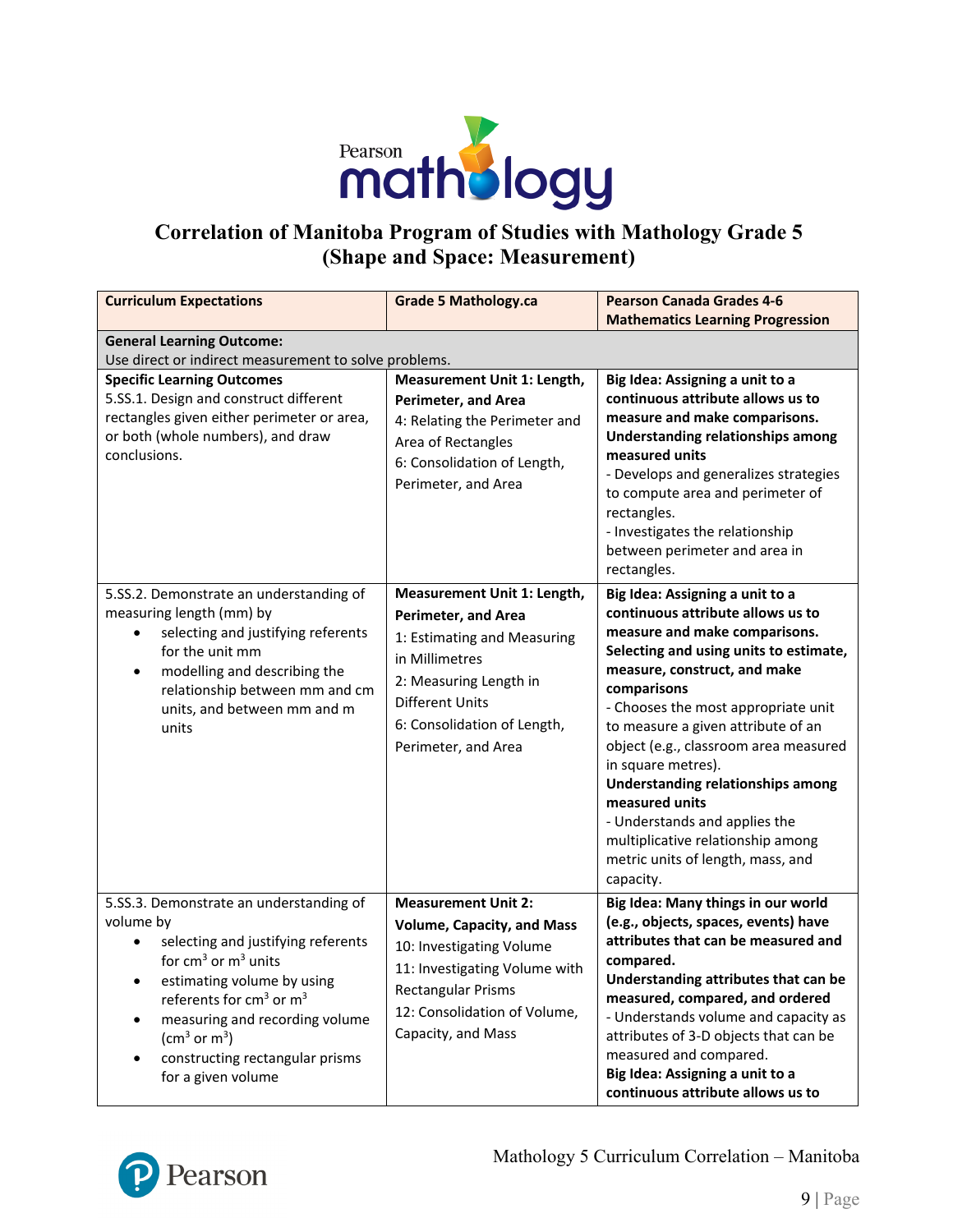|                                                                                                                                                                                                                                                                                                          |                                                                                                                                                    | measure and make comparisons.<br>Selecting and using units to estimate,<br>measure, construct, and make<br>comparisons<br>- Chooses the most appropriate unit<br>to measure a given attribute of an<br>object (e.g., classroom area measured<br>in square metres).<br>- Develops understanding of a unit<br>cube and uses unit cubes to estimate<br>and measure volume of 3-D objects.<br>- Measures, constructs, and estimates<br>volume using standard cubic units<br>(e.g., cubic centimetre).<br><b>Understanding relationships among</b><br>measured units<br>- Understands and applies the<br>multiplicative relationship among<br>metric units of length, mass, and<br>capacity.                                                                                                                                                           |
|----------------------------------------------------------------------------------------------------------------------------------------------------------------------------------------------------------------------------------------------------------------------------------------------------------|----------------------------------------------------------------------------------------------------------------------------------------------------|---------------------------------------------------------------------------------------------------------------------------------------------------------------------------------------------------------------------------------------------------------------------------------------------------------------------------------------------------------------------------------------------------------------------------------------------------------------------------------------------------------------------------------------------------------------------------------------------------------------------------------------------------------------------------------------------------------------------------------------------------------------------------------------------------------------------------------------------------|
| 5.SS.4. Demonstrate an understanding of<br>capacity by<br>describing the relationship<br>between mL and L<br>selecting and justifying referents<br>$\bullet$<br>for mL or L units<br>estimating capacity by using<br>$\bullet$<br>referents for mL or L<br>measuring and recording capacity<br>(mL or L) | <b>Measurement Unit 2:</b><br><b>Volume, Capacity, and Mass</b><br>8: Investigating Capacity<br>12: Consolidation of Volume,<br>Capacity, and Mass | Big Idea: Many things in our world<br>(e.g., objects, spaces, events) have<br>attributes that can be measured and<br>compared.<br>Understanding attributes that can be<br>measured, compared, and ordered<br>- Understands volume and capacity as<br>attributes of 3-D objects that can be<br>measured and compared.<br>Big Idea: Assigning a unit to a<br>continuous attribute allows us to<br>measure and make comparisons.<br>Selecting and using units to estimate,<br>measure, construct, and make<br>comparisons<br>- Chooses the most appropriate unit<br>to measure a given attribute of an<br>object (e.g., classroom area measured<br>in square metres).<br>Understanding relationships among<br>measured units<br>- Understands and applies the<br>multiplicative relationship among<br>metric units of length, mass, and<br>capacity. |

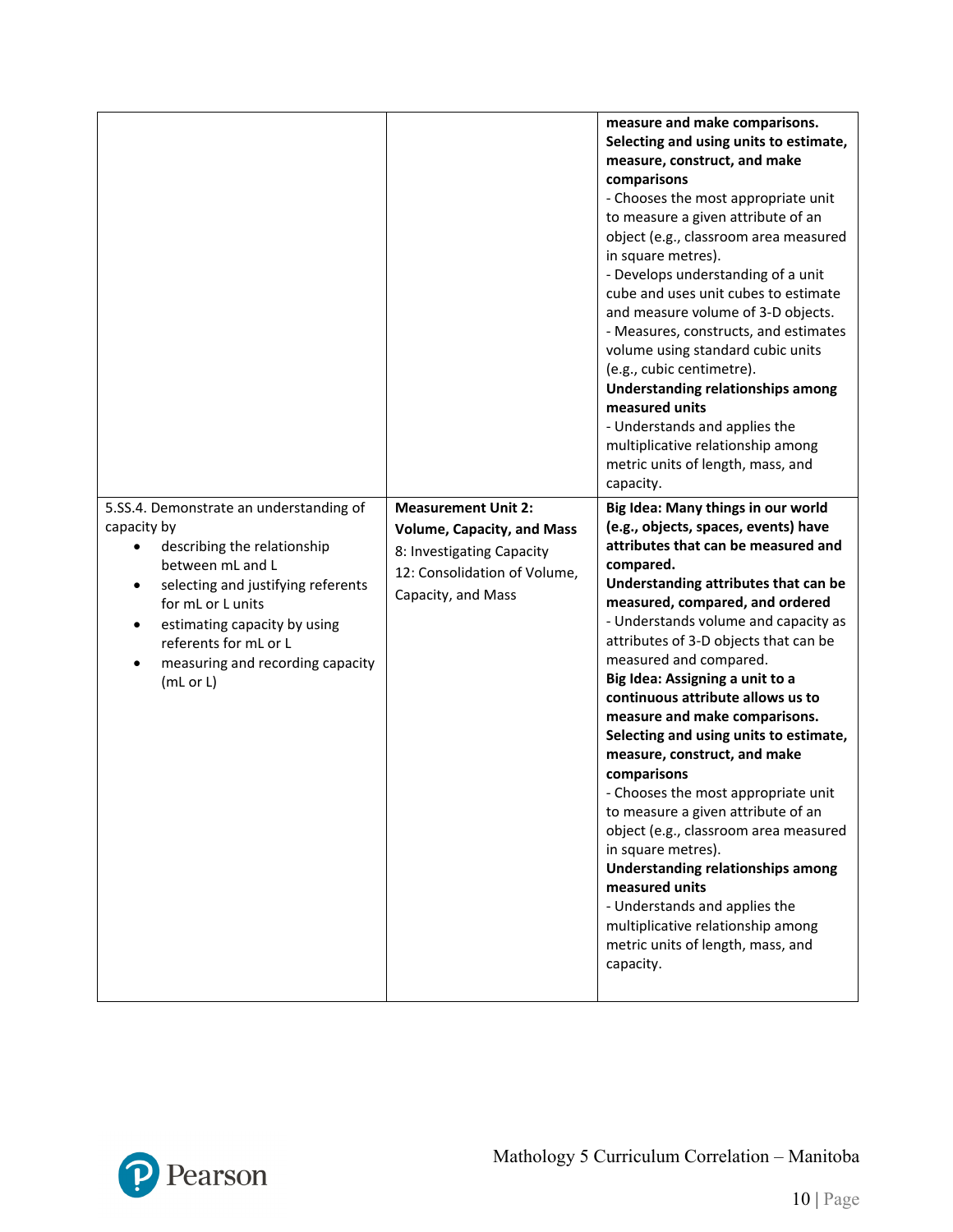

## **Correlation of Manitoba Program of Studies with Mathology Grade 5 (Shape and Space: 3-D Objects and 2-D Shapes)**

| <b>Curriculum Expectations</b>                                                                                                                                                                                                                                                   | <b>Grade 5 Mathology.ca</b>                                                                                                                                                                           | <b>Pearson Canada Grades 4-6</b>                                                                                                                                                                                                                                                                                                                                                                                                                                                                                                                                                                                                                                                                                          |  |
|----------------------------------------------------------------------------------------------------------------------------------------------------------------------------------------------------------------------------------------------------------------------------------|-------------------------------------------------------------------------------------------------------------------------------------------------------------------------------------------------------|---------------------------------------------------------------------------------------------------------------------------------------------------------------------------------------------------------------------------------------------------------------------------------------------------------------------------------------------------------------------------------------------------------------------------------------------------------------------------------------------------------------------------------------------------------------------------------------------------------------------------------------------------------------------------------------------------------------------------|--|
|                                                                                                                                                                                                                                                                                  |                                                                                                                                                                                                       | <b>Mathematics Learning Progression</b>                                                                                                                                                                                                                                                                                                                                                                                                                                                                                                                                                                                                                                                                                   |  |
| <b>General Learning Outcome:</b>                                                                                                                                                                                                                                                 |                                                                                                                                                                                                       |                                                                                                                                                                                                                                                                                                                                                                                                                                                                                                                                                                                                                                                                                                                           |  |
| Describe the characteristics of 3-D objects and 2-D shapes, and analyze the relationships among them.                                                                                                                                                                            |                                                                                                                                                                                                       |                                                                                                                                                                                                                                                                                                                                                                                                                                                                                                                                                                                                                                                                                                                           |  |
| <b>Specific Learning Outcomes</b><br>5.SS.5. Describe and provide examples of<br>edges and faces of 3-D objects, and sides<br>of 2-D shapes, that are<br>parallel<br>$\bullet$<br>intersecting<br>$\bullet$<br>perpendicular<br>$\bullet$<br>vertical<br>$\bullet$<br>horizontal | <b>Geometry Unit 1A: 2-D</b><br><b>Shapes and 3-D Solids</b><br>1: Properties of 2-D Shapes<br>and 3-D Objects<br>2: Investigating Quadrilaterals<br>4: Consolidation of 2-D<br>Shapes and 3-D Solids | Big Ideas: 2-D shapes and 3-D solids<br>can be analyzed and classified in<br>different ways by their attributes.<br><b>Investigating geometric attributes</b><br>and properties of 2-D shapes and 3-D<br>solids<br>- Sorts, describes, constructs, and<br>classifies polygons based on side<br>attributes (e.g., parallel,<br>perpendicular, regular/irregular).<br>- Sorts, describes, constructs, and<br>classifies 3-D objects based on edges,<br>faces, vertices, and angles (e.g.,<br>prisms, pyramids).<br>Investigating 2-D shapes, 3-D solids,<br>and their attributes through<br>composition and decomposition<br>- Identifies types of lines in 2-D images<br>(e.g., parallel, intersecting,<br>perpendicular). |  |
| 5.SS.6. Identify and sort quadrilaterals,<br>including<br>rectangles<br>$\bullet$<br>squares<br>$\bullet$<br>trapezoids<br>$\bullet$<br>parallelograms<br>$\bullet$<br>rhombuses<br>according to their attributes.                                                               | <b>Geometry Unit 1A: 2-D</b><br><b>Shapes and 3-D Solids</b><br>2: Investigating Quadrilaterals<br>4: Consolidation of 2-D<br>Shapes and 3-D Solids                                                   | - Investigates 2-D shapes that do or do<br>not have parallel and perpendicular<br>lines.<br>Big Ideas: 2-D shapes and 3-D solids<br>can be analyzed and classified in<br>different ways by their attributes.<br><b>Investigating geometric attributes</b><br>and properties of 2-D shapes and 3-D<br>solids<br>- Identifies and draws parallel,<br>intersecting, and perpendicular lines.<br>- Sorts, describes, constructs, and<br>classifies polygons based on side<br>attributes (e.g., parallel,<br>perpendicular, regular/irregular).<br>- Sorts, describes, classifies 2-D shapes<br>based on their geometric properties<br>(e.g., side lengths, angles, diagonals).                                                |  |



#### Mathology 5 Curriculum Correlation – Manitoba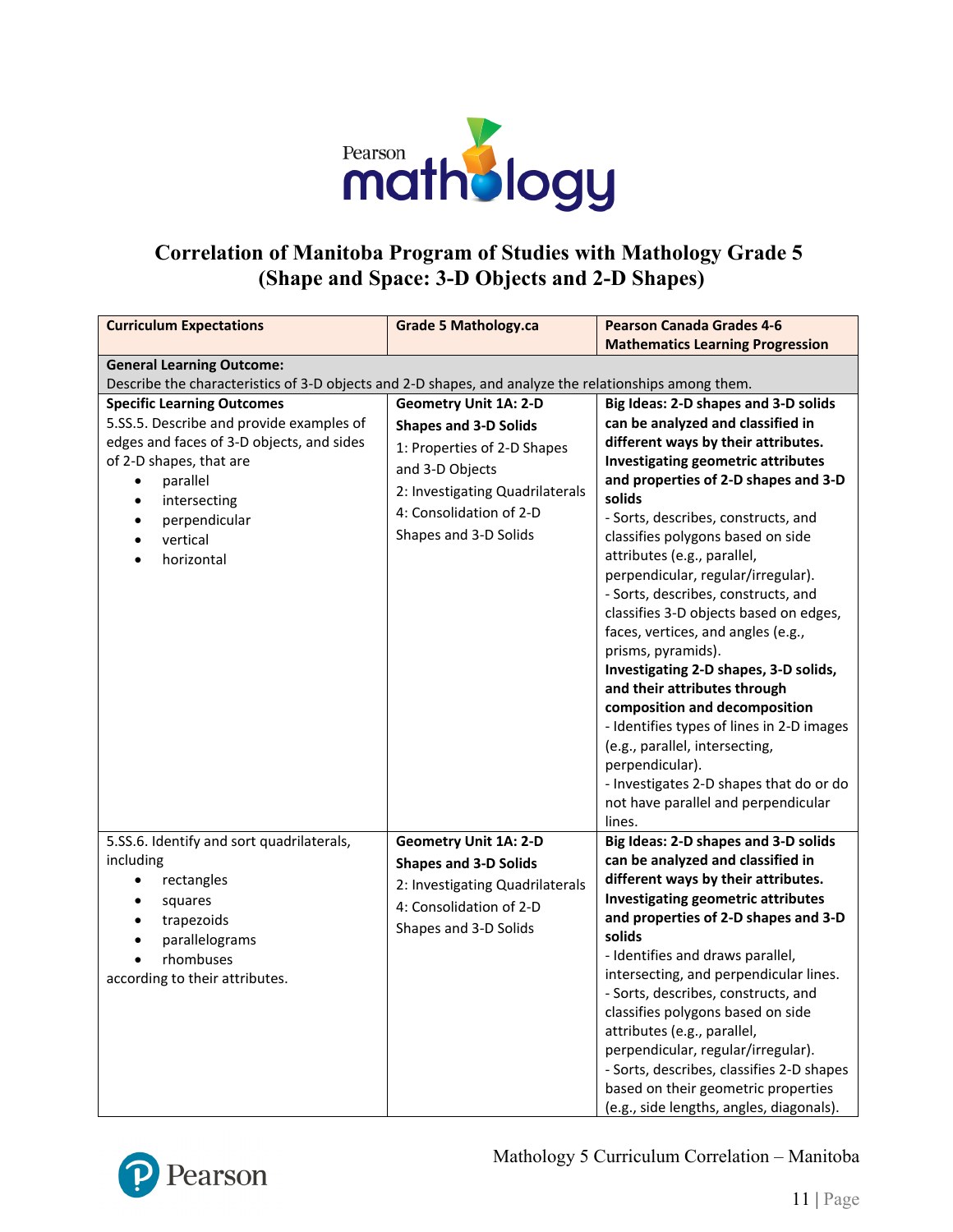|  | - Classifies 2-D shapes within a<br>hierarchy based on their properties<br>(e.g., rectangles are a subset of<br>parallelograms).<br>Investigating 2-D shapes, 3-D solids,<br>and their attributes through<br>composition and decomposition<br>- Identifies types of lines in 2-D images<br>(e.g., parallel, intersecting,<br>perpendicular).<br>- Investigates 2-D shapes that do or do<br>not have parallel and perpendicular<br>lines. |
|--|------------------------------------------------------------------------------------------------------------------------------------------------------------------------------------------------------------------------------------------------------------------------------------------------------------------------------------------------------------------------------------------------------------------------------------------|
|--|------------------------------------------------------------------------------------------------------------------------------------------------------------------------------------------------------------------------------------------------------------------------------------------------------------------------------------------------------------------------------------------------------------------------------------------|

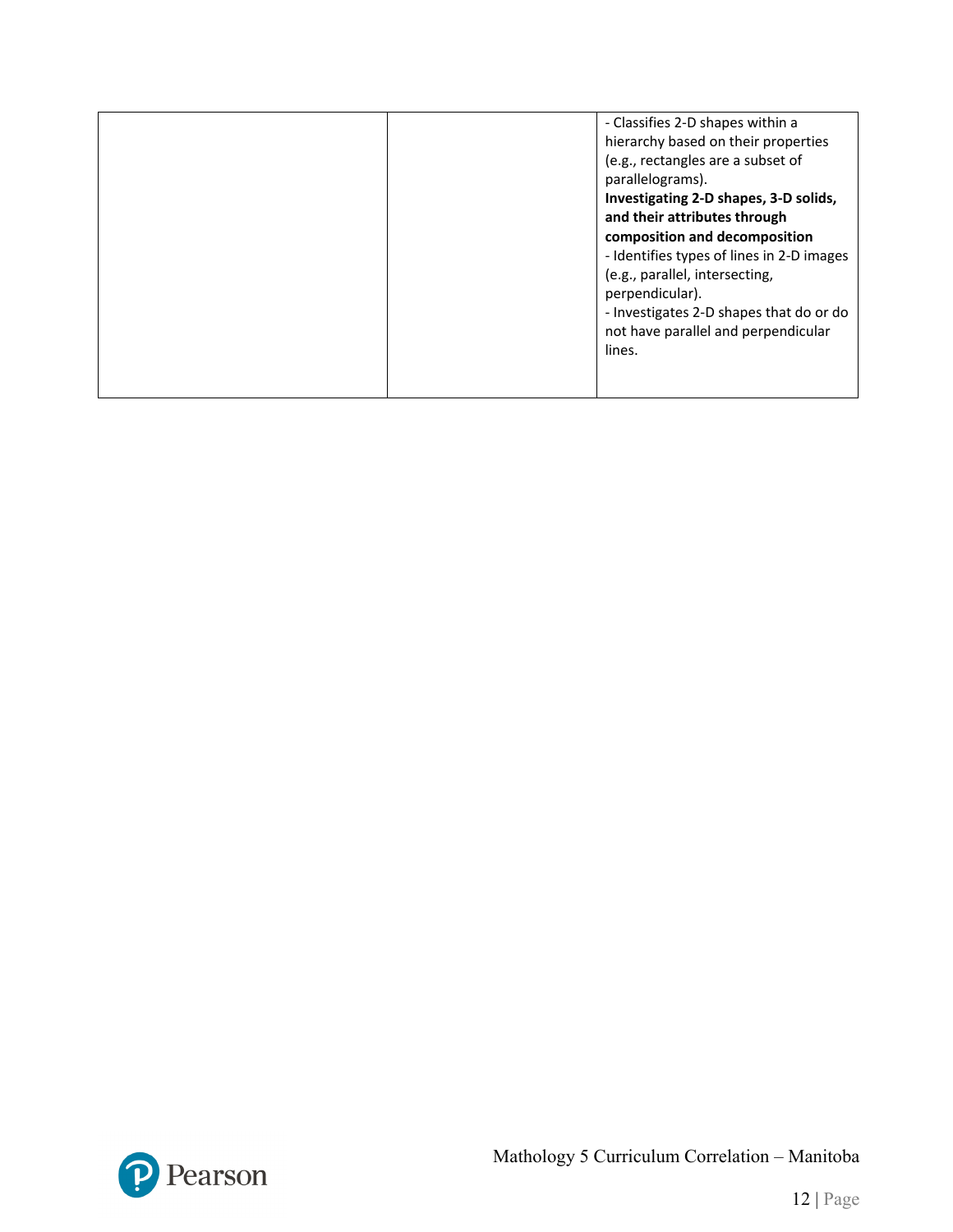

# **Correlation of Manitoba Program of Studies with Mathology Grade 5 (Shape and Space: Transformations)**

| <b>Curriculum Expectations</b>                                                                                                                                              | <b>Grade 5 Mathology.ca</b>                                                                                                                                                                                                   | <b>Pearson Canada Grades 4-6</b><br><b>Mathematics Learning Progression</b>                                                                                                                                                                                                                                                            |  |  |
|-----------------------------------------------------------------------------------------------------------------------------------------------------------------------------|-------------------------------------------------------------------------------------------------------------------------------------------------------------------------------------------------------------------------------|----------------------------------------------------------------------------------------------------------------------------------------------------------------------------------------------------------------------------------------------------------------------------------------------------------------------------------------|--|--|
| <b>General Learning Outcome:</b><br>Describe and analyze position and motion of objects and shapes.                                                                         |                                                                                                                                                                                                                               |                                                                                                                                                                                                                                                                                                                                        |  |  |
| <b>Specific Learning Outcomes</b><br>5.SS.7. Perform a single transformation<br>(translation, rotation, or reflection) of a 2-<br>D shape, and draw and describe the image. | <b>Geometry Unit 2A:</b><br><b>Transformations</b><br>5: Investigating Translations<br>6: Investigating Reflections<br>7: Investigating Rotations<br>8: Identifying Transformations<br>9: Consolidation of<br>Transformations | Big Ideas: 2-D shapes and 3-D solids<br>can be transformed in many ways<br>and analyzed for change.<br><b>Exploring 2-D shapes and 3-D solids</b><br>by applying and visualizing<br>transformations<br>- Identifies, describes, and performs<br>single transformations (i.e.,<br>translation, reflection, rotation) on 2-<br>D shapes. |  |  |
| 5.SS.8. Identify a single transformation<br>(translation, rotation, or reflection) of 2-D<br>shapes.                                                                        | <b>Geometry Unit 2A:</b><br><b>Transformations</b><br>5: Investigating Translations<br>6: Investigating Reflections<br>7: Investigating Rotations<br>8: Identifying Transformations<br>9: Consolidation of<br>Transformations | Big Ideas: 2-D shapes and 3-D solids<br>can be transformed in many ways<br>and analyzed for change.<br><b>Exploring 2-D shapes and 3-D solids</b><br>by applying and visualizing<br>transformations<br>- Identifies, describes, and performs<br>single transformations (i.e.,<br>translation, reflection, rotation) on 2-<br>D shapes. |  |  |

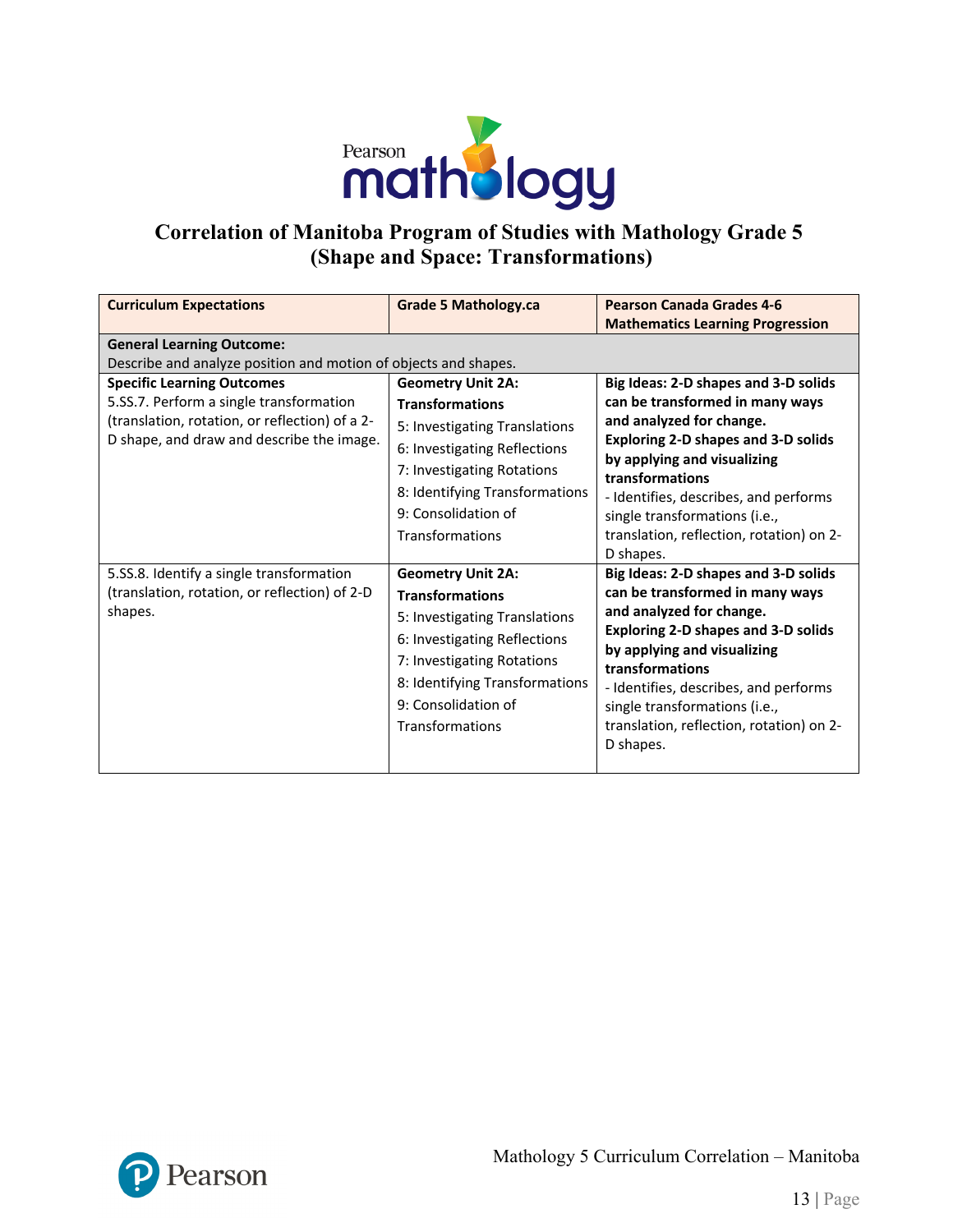

### **Correlation of Manitoba Program of Studies with Mathology Grade 5 (Statistics and Probability: Data Analysis)**

| <b>Curriculum Expectations</b>                                                                         | <b>Grade 5 Mathology.ca</b>                                                                                                                                                  | <b>Pearson Canada Grades 4-6</b><br><b>Mathematics Learning Progression</b>                                                                                                                                                                                                                                                                                                                                                                                                                                                                                                                                                                                                                                                                                                                                                                                                                |
|--------------------------------------------------------------------------------------------------------|------------------------------------------------------------------------------------------------------------------------------------------------------------------------------|--------------------------------------------------------------------------------------------------------------------------------------------------------------------------------------------------------------------------------------------------------------------------------------------------------------------------------------------------------------------------------------------------------------------------------------------------------------------------------------------------------------------------------------------------------------------------------------------------------------------------------------------------------------------------------------------------------------------------------------------------------------------------------------------------------------------------------------------------------------------------------------------|
| <b>General Learning Outcome:</b>                                                                       |                                                                                                                                                                              |                                                                                                                                                                                                                                                                                                                                                                                                                                                                                                                                                                                                                                                                                                                                                                                                                                                                                            |
| Collect, display, and analyze data to solve problems.                                                  |                                                                                                                                                                              |                                                                                                                                                                                                                                                                                                                                                                                                                                                                                                                                                                                                                                                                                                                                                                                                                                                                                            |
| <b>Specific Learning Outcomes</b><br>5.SP.1. Differentiate between first-hand<br>and second-hand data. | Data Management Unit 1A:<br>Data Management<br>1: Exploring First-Hand and<br>Second-Hand Data                                                                               | <b>Big Idea: Formulating questions,</b><br>collecting data, and consolidating<br>data in visual and graphical displays<br>help us understand, predict, and<br>interpret situations that involve<br>uncertainty, variability, and<br>randomness.<br>Collecting data and organizing it into<br>categories<br>- Differentiates between primary (i.e.,<br>first-hand) and secondary (i.e.,<br>second-hand) data sources.                                                                                                                                                                                                                                                                                                                                                                                                                                                                       |
| 5.SP.2. Construct and interpret double bar<br>graphs to draw conclusions.                              | Data Management Unit 1A:<br><b>Data Management</b><br>2: Constructing Double-Bar<br>Graphs<br>3: Interpreting Double-Bar<br>Graphs<br>4: Consolidation of Data<br>Management | <b>Big Idea: Formulating questions,</b><br>collecting data, and consolidating<br>data in visual and graphical displays<br>help us understand, predict, and<br>interpret situations that involve<br>uncertainty, variability, and<br>randomness.<br><b>Creating graphical displays of</b><br>collected data<br>- Represents data graphically using<br>many-to-one correspondence with<br>appropriate scales and intervals (e.g.,<br>each symbol on pictograph represents<br>10 people).<br>- Visually represents two or more data<br>sets (e.g., double bar chart, stacked<br>bar graph, multi-line graph, multi-<br>column table).<br>Reading and interpreting data<br>displays and analyzing variability<br>- Reads and interprets data displays<br>using many-to-one correspondence.<br>Drawing conclusions by making<br>inferences and justifying decisions<br>based on data collected. |

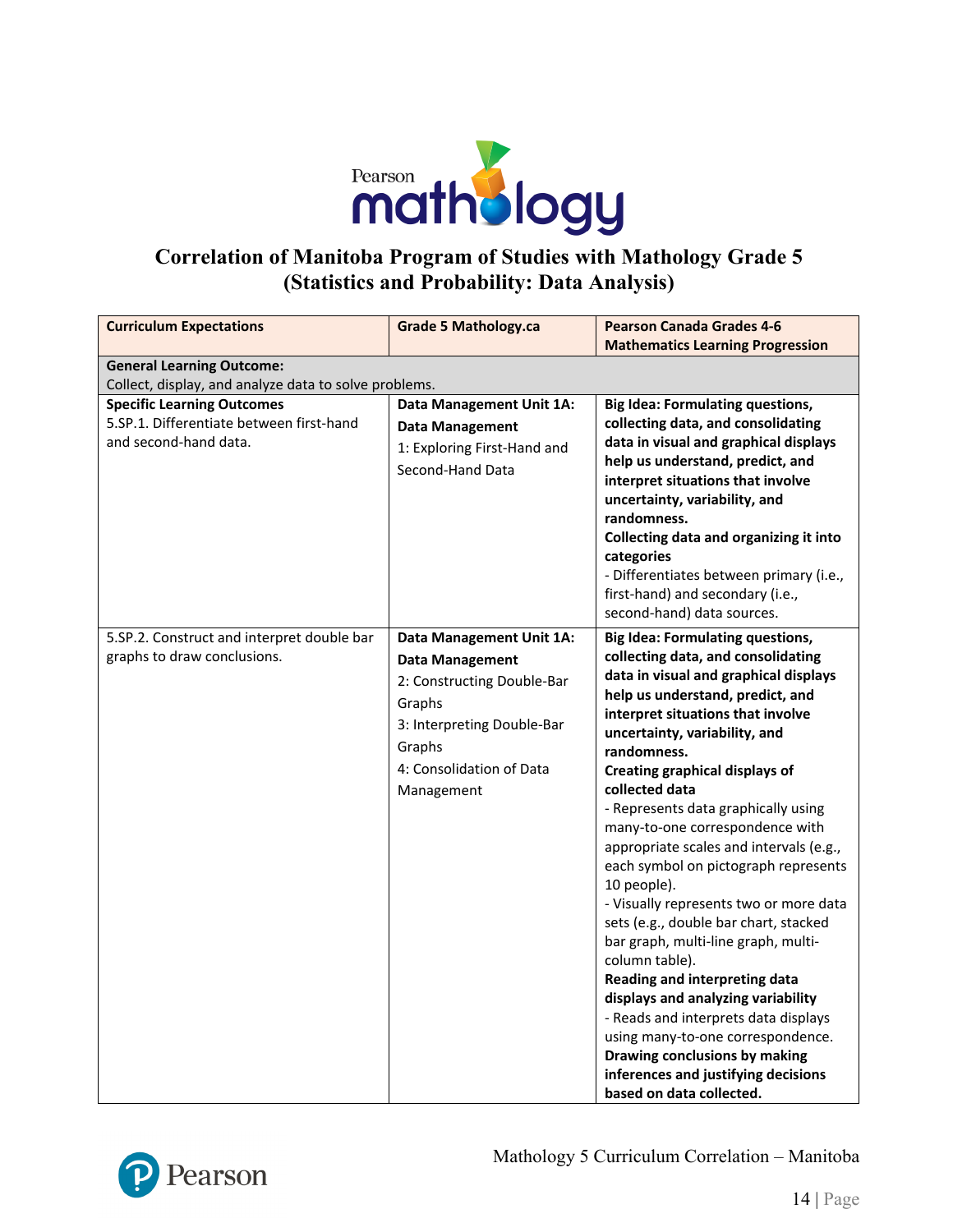| - Draws conclusions based on data         |
|-------------------------------------------|
| presented.                                |
| - Interprets the results of data          |
| presented graphically from primary        |
| (e.g., class survey) and secondary (e.g., |
| online news reports) sources.             |